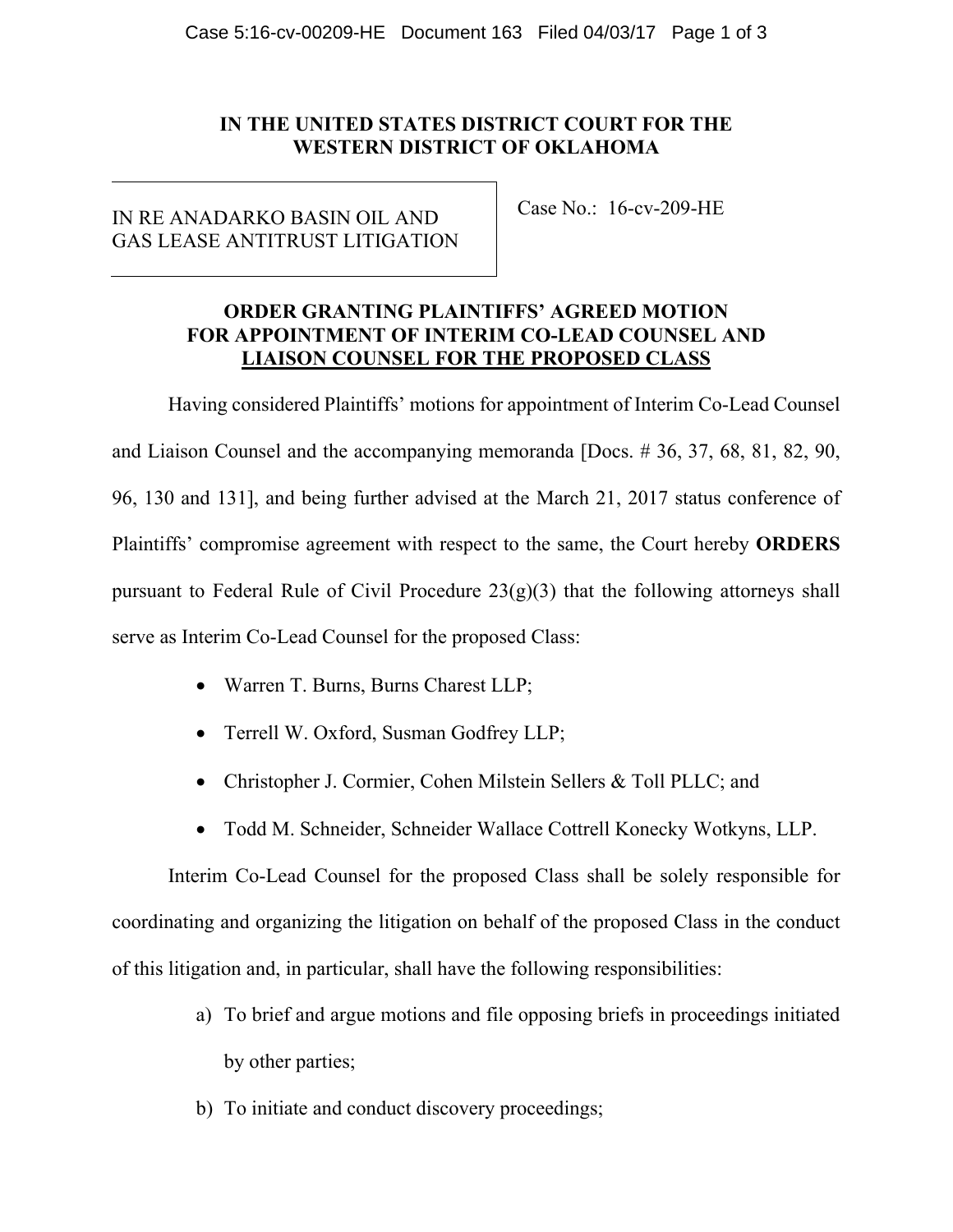- c) To act as spokespersons at pretrial conferences;
- d) To negotiate with defense counsel with respect to settlement and other matters;
- e) To appoint a Plaintiffs' Executive Committee to perform tasks at the direction of Interim Co-Lead Counsel;
- f) To call meetings of plaintiffs' counsel when appropriate;
- g) To make all work assignments to plaintiffs' counsel to facilitate the orderly and efficient prosecution of this litigation and to avoid duplicative or unproductive effort;
- h) To conduct trial and post-trial proceedings;
- i) To consult with and employ experts;
- j) To allocate any Court awarded fees and reimbursement of disbursements amongst plaintiffs' counsel after settlement or judgment;
- k) To perform such other duties and undertake such other responsibilities as they deem necessary or desirable; and
- l) To coordinate and communicate with defense counsel with respect to matters addressed in this paragraph.

The Court further **ORDERS** that Larry D. Lahman of Mitchell DeClerck PLLC shall serve as Liaison Counsel for the proposed Class. Liaison Counsel for the proposed Class shall be responsible for performing, on behalf of all Class counsel, administrative matters such as communications with clerical staff of the Court and with other counsel (including receiving and distributing notices, orders, motions, and briefs on behalf of the